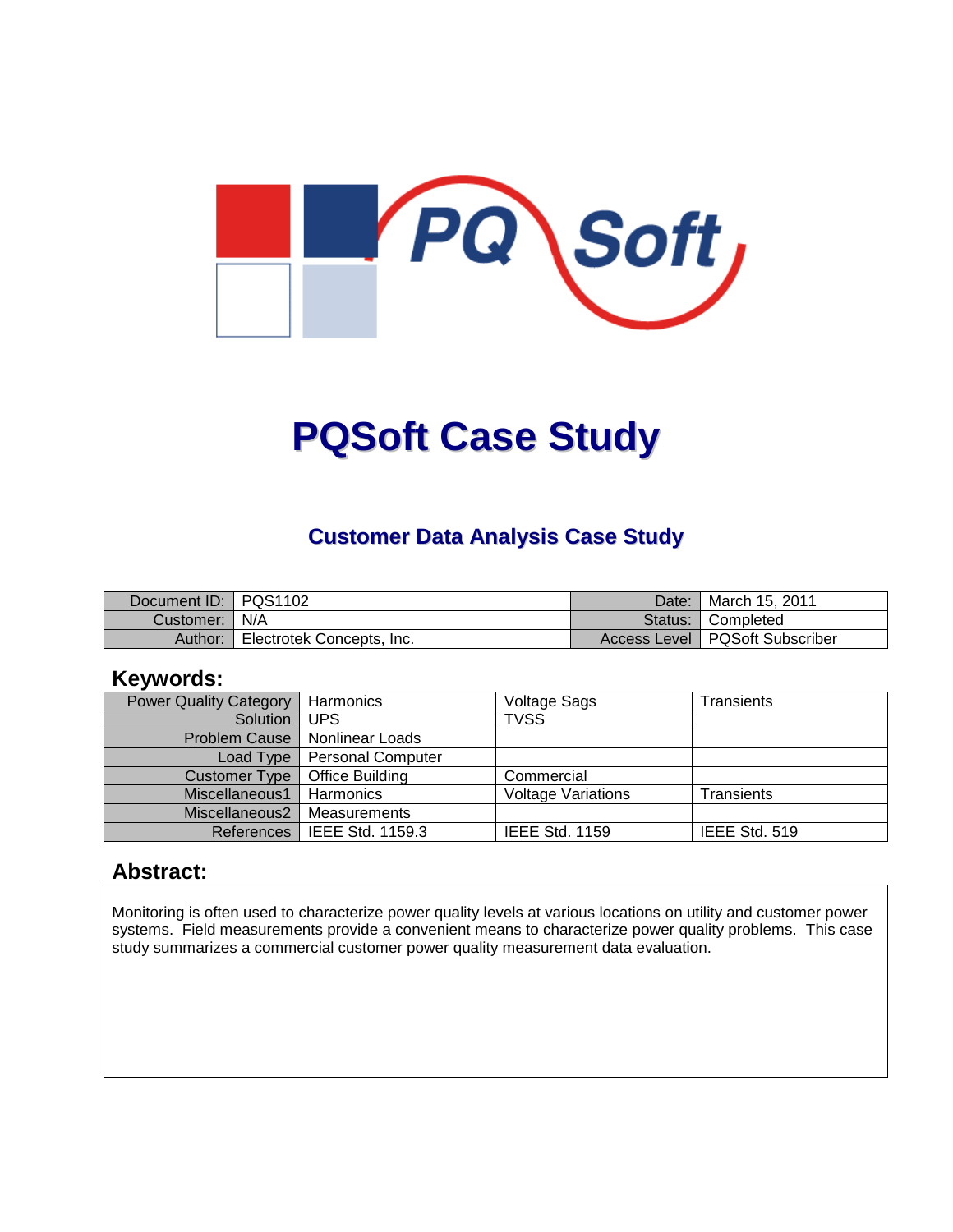# **TABLE OF CONTENTS**

## **LIST OF FIGURES**

| Figure 1 - Illustration of Oneline Diagram for Commercial Customer Data Evaluation 3 |  |
|--------------------------------------------------------------------------------------|--|
|                                                                                      |  |
|                                                                                      |  |
|                                                                                      |  |
|                                                                                      |  |
|                                                                                      |  |
| Figure 7 - Measured Customer Transient Voltage during Capacitor Bank Switching       |  |
|                                                                                      |  |
|                                                                                      |  |

#### **LIST OF TABLES**

## **RELATED STANDARDS**

IEEE Std. 1159, IEEE Std. 519

#### **GLOSSARY AND ACRONYMS**

| ASD        | Adjustable-Speed Drive           |
|------------|----------------------------------|
| <b>DPF</b> | <b>Displacement Power Factor</b> |
| PF.        | Power Factor                     |
| <b>PWM</b> | <b>Pulse Width Modulation</b>    |
| <b>THD</b> | <b>Total Harmonic Distortion</b> |
| TPF.       | <b>True Power Factor</b>         |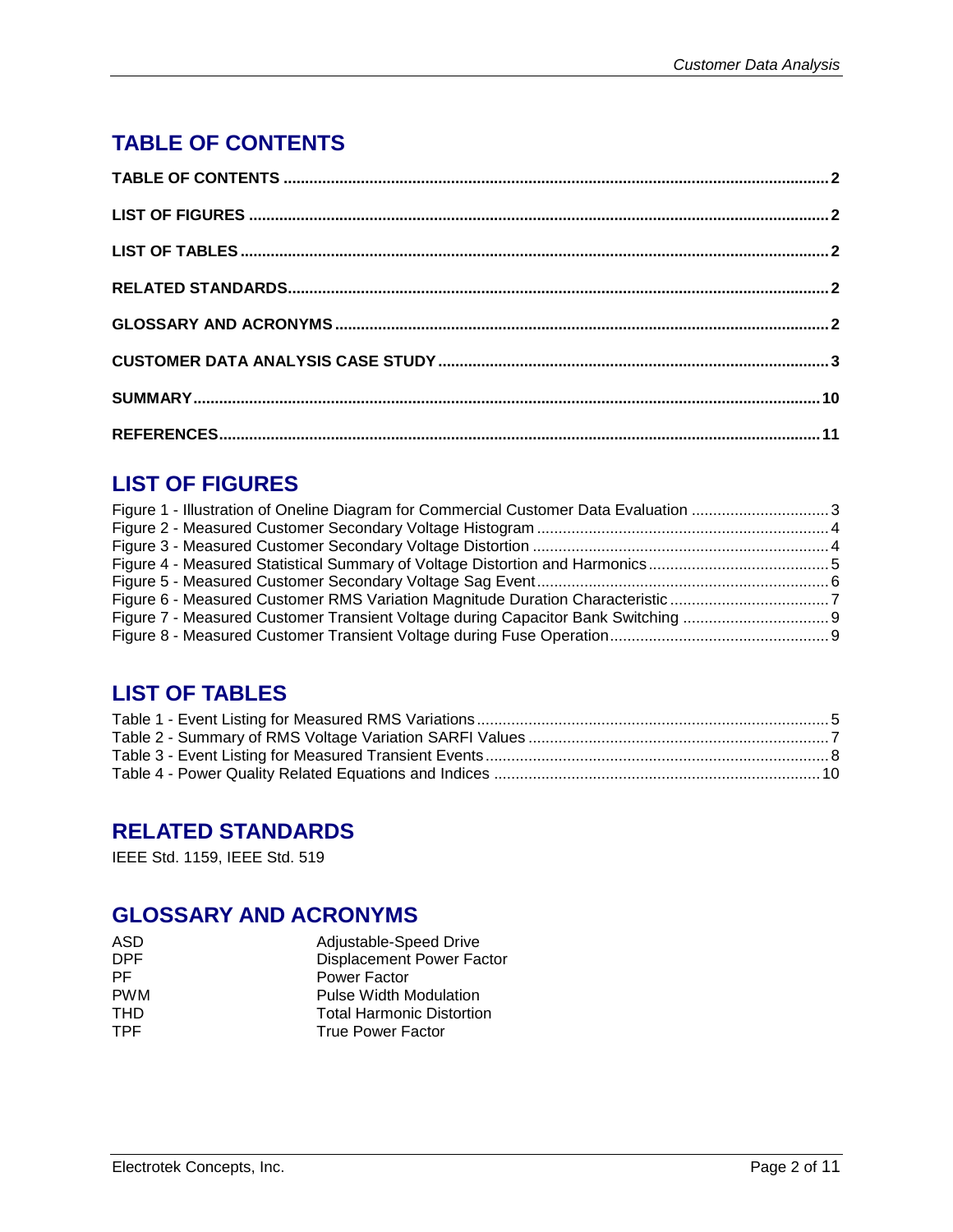## **CUSTOMER DATA ANALYSIS CASE STUDY**

A commercial customer power quality measurement data analysis case study was completed for the system shown in [Figure 1.](#page-2-0) The utility substation included a 10 MVA, 161 kV/12.47 kV step-down transformer and two 12.47 kV distribution feeders that supplied a mix of residential and commercial customers. One of the feeders had a switched 300 kVAr capacitor bank that was being used for power factor correction and voltage control. The monitoring location is identified as Commercial Customer #1. The customer, which was supplied from 150 kVA transformers with 120/208 V and 480 V secondary buses, was a small office building.

The twelve-month monitoring period was from January 1, 2003 thru December 31, 2003. The power quality instrument used to complete the power quality measurements was the Dranetz-BMI 8010 PQNode.™ The instrument samples voltage at 256 points-per-cycle, current at 128 point-per-cycle, and follows the IEC 61000-4-3 method for characterizing harmonic measurement data. The sampling rate also allows characterization of low-to-medium frequency oscillatory transients. The measurement and statistical analysis was completed using the PQView**®** program.

[Figure 2](#page-3-0) shows the rms voltage histogram for the twelve-month monitoring period. Statistical analysis of the 37,463 individual steady-state measurements yielded a minimum voltage of 264.1 V, an average voltage of 294.4 V, and a maximum voltage of 306.3 V. In addition, the CP95 value was 299.7 V (108% of nominal). CP95 refers to the cumulative probability, 95<sup>th</sup> percentile of a value.

[Figure 3](#page-3-1) shows the measured customer voltage distortion  $(V<sub>THD</sub>)$  trend during the twelve-month monitoring period. The minimum harmonic distortion was 0.79%, the average distortion was 2.56%, and the maximum distortion 21.18%. The CP95 value was 3.83%. The measured voltage distortion value was below the assumed 5% limit a vast majority of the time.



<span id="page-2-0"></span>**Figure 1 - Illustration of Oneline Diagram for Commercial Customer Data Evaluation**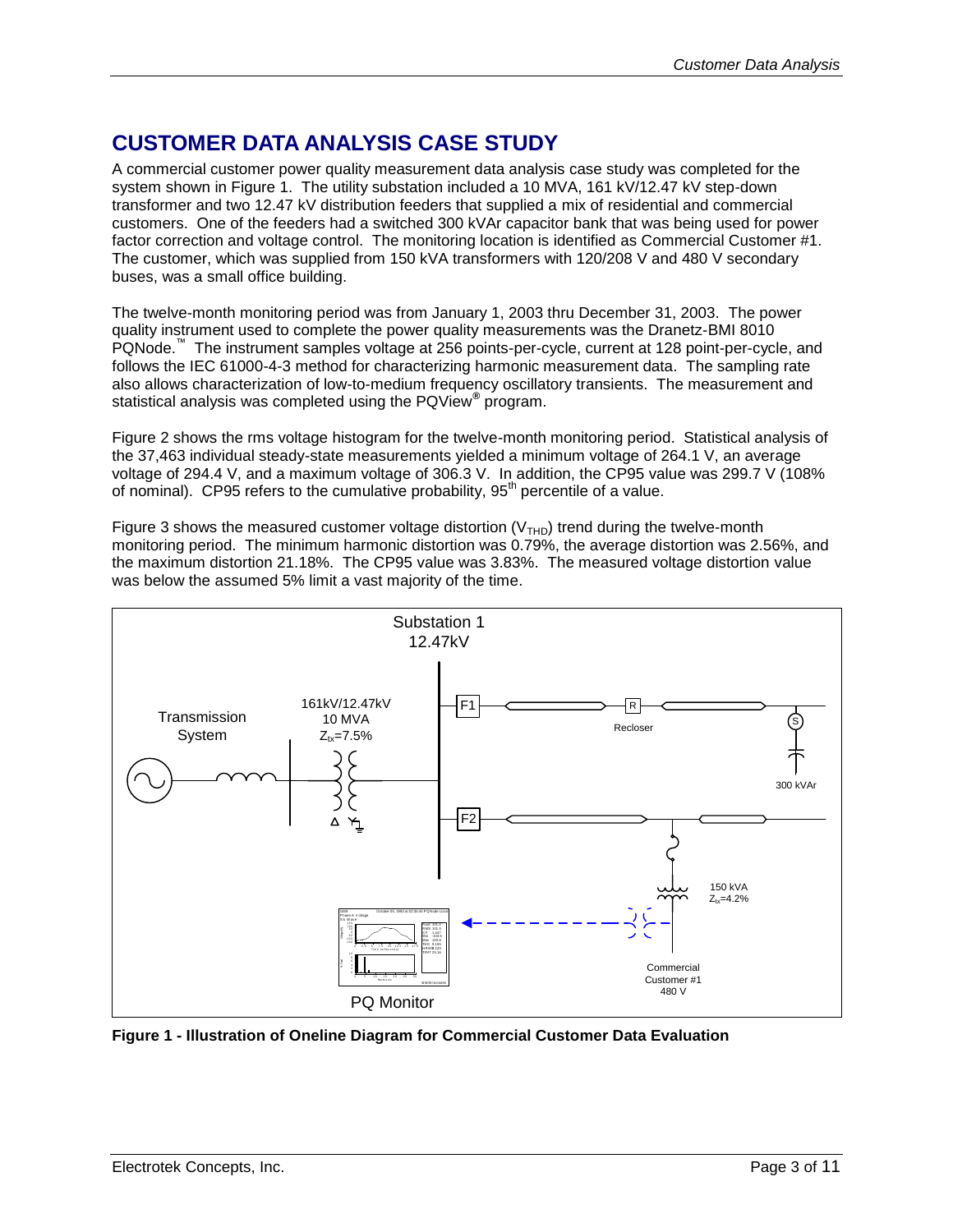

<span id="page-3-0"></span>**Figure 2 - Measured Customer Secondary Voltage Histogram**



<span id="page-3-1"></span>**Figure 3 - Measured Customer Secondary Voltage Distortion**

[Figure 4](#page-4-0) shows the statistical summary of total harmonic voltage distortion ( $V<sub>THD</sub>$ ) and number of individual harmonics for the twelve-month monitoring period. The analysis showed that the predominate harmonics for the measured customer secondary bus voltages were the  $3^{\text{rd}}$ ,  $5^{\text{th}}$ , and  $7^{\text{th}}$ . The measured values were below the assumed 5% voltage distortion limit.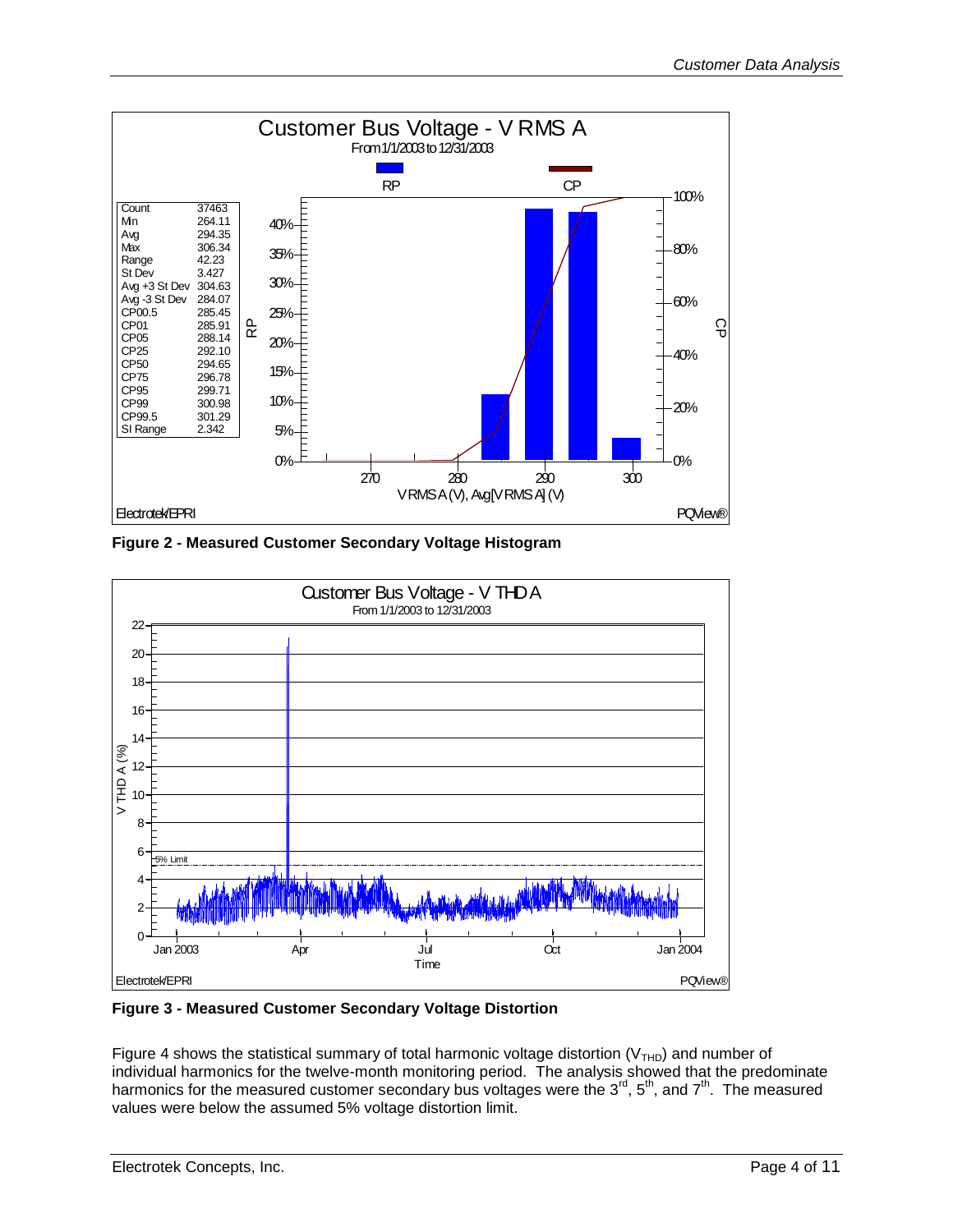

<span id="page-4-0"></span>**Figure 4 - Measured Statistical Summary of Voltage Distortion and Harmonics**

Voltage sags and momentary interruptions are inevitable on the electric power system. Many of these variations occur during faults on the power system, and since it is impossible to eliminate the occurrence of faults, there will always be voltage variations on customer systems. Other sources of voltage variations include unbalance, induction motor starting, and voltage flicker. [Table 1](#page-4-1) shows an rms variation event summary listing for several of the sixty rms variation events that occurred during the twelve-month monitoring period. The table shows the date-and-time for each event, as well as the phase-to-neutral voltage magnitude in both volts (kV) and per-unit and the event duration in both seconds and cycles.

[Figure 5](#page-5-0) shows the corresponding waveform and rms characteristic for one of the voltage sag events measured during the monitoring period (Event #3 in [Table 1\)](#page-4-1). The magnitude of the voltage sag was 47.9% and the duration was 7.0 cycles. The voltage sag occurred during a storm. It was caused by a short-duration fault and subsequent fuse clearing on a feeder branch circuit.

| Event<br><b>Number</b> | Event<br><b>Time</b>       | <b>Magnitude</b><br>$(kV_{\phi N})$ | <b>Magnitude</b><br>(per-unit) | <b>Duration</b><br>(sec) | <b>Duration</b><br>(cycles) |
|------------------------|----------------------------|-------------------------------------|--------------------------------|--------------------------|-----------------------------|
|                        | 1/10/2003<br>09:02:33.2520 | 0.242                               | 0.874                          | 0.017                    | 1.0                         |
| 2                      | 3/22/2003<br>08:43:43.1900 | 0.174                               | 0.628                          | 0.033                    | 2.0                         |
| 3                      | 4/22/2003<br>13:39:38.3150 | 0.133                               | 0.479                          | 0.117                    | 7.0                         |
| 4                      | 8/20/2003<br>22:54:15.1900 | 0.209                               | 0.753                          | 0.083                    | 5.0                         |

<span id="page-4-1"></span>

|  |  |  | <b>Table 1 - Event Listing for Measured RMS Variations</b> |
|--|--|--|------------------------------------------------------------|
|  |  |  |                                                            |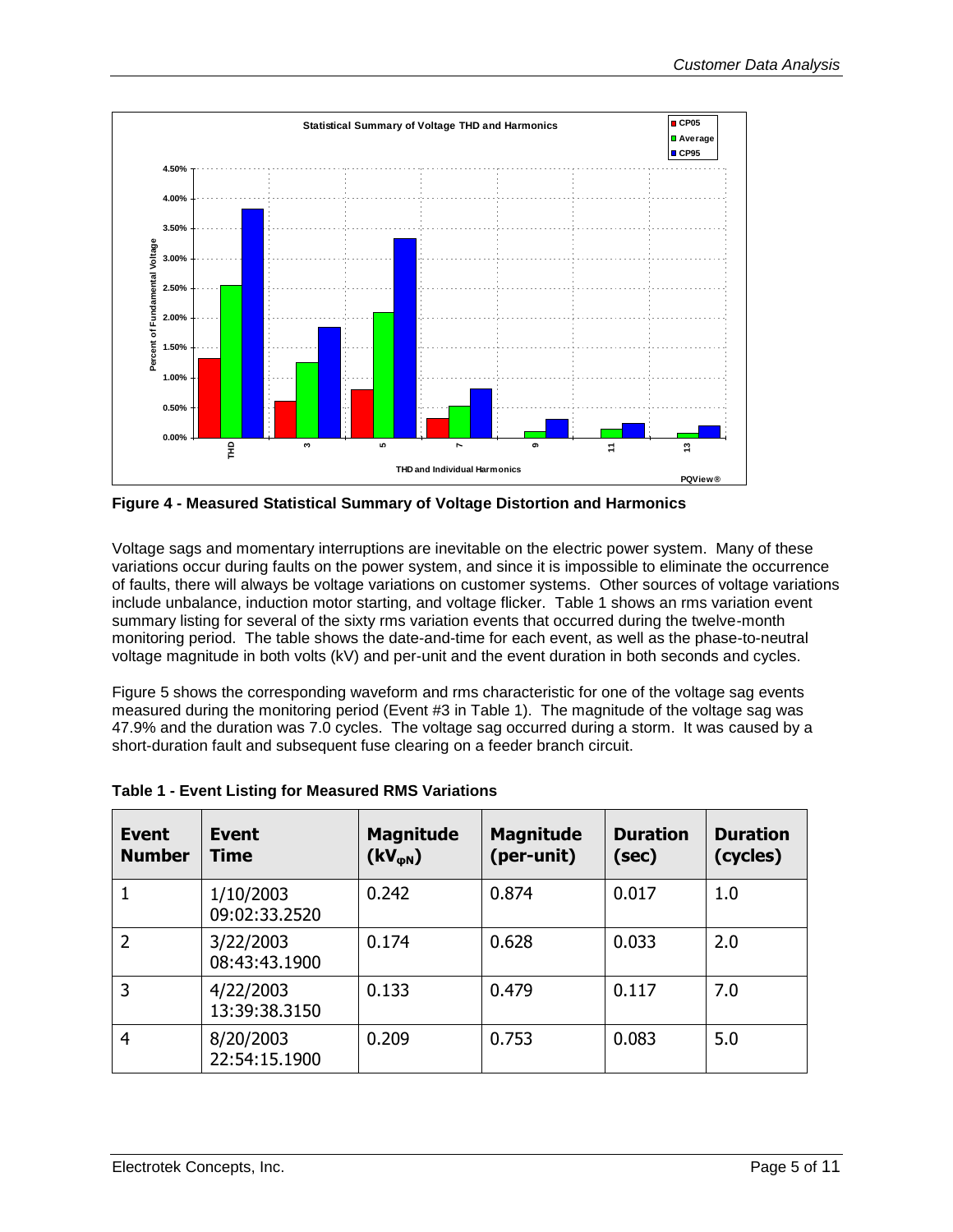

<span id="page-5-0"></span>**Figure 5 - Measured Customer Secondary Voltage Sag Event**

When there are a significant number of events, it is generally not desirable to show the results for each individual measurement. One method for summarizing rms variation event data is to graph the magnitude and duration data on one single scatter plot. This method may also include an equipment tolerance (e.g., ITIC) overlay. [Figure 6](#page-6-0) shows a summary of the measured rms variation events along with an ITIC overlay. The graph also shows the number of events that are outside the equipment sensitivity characteristic.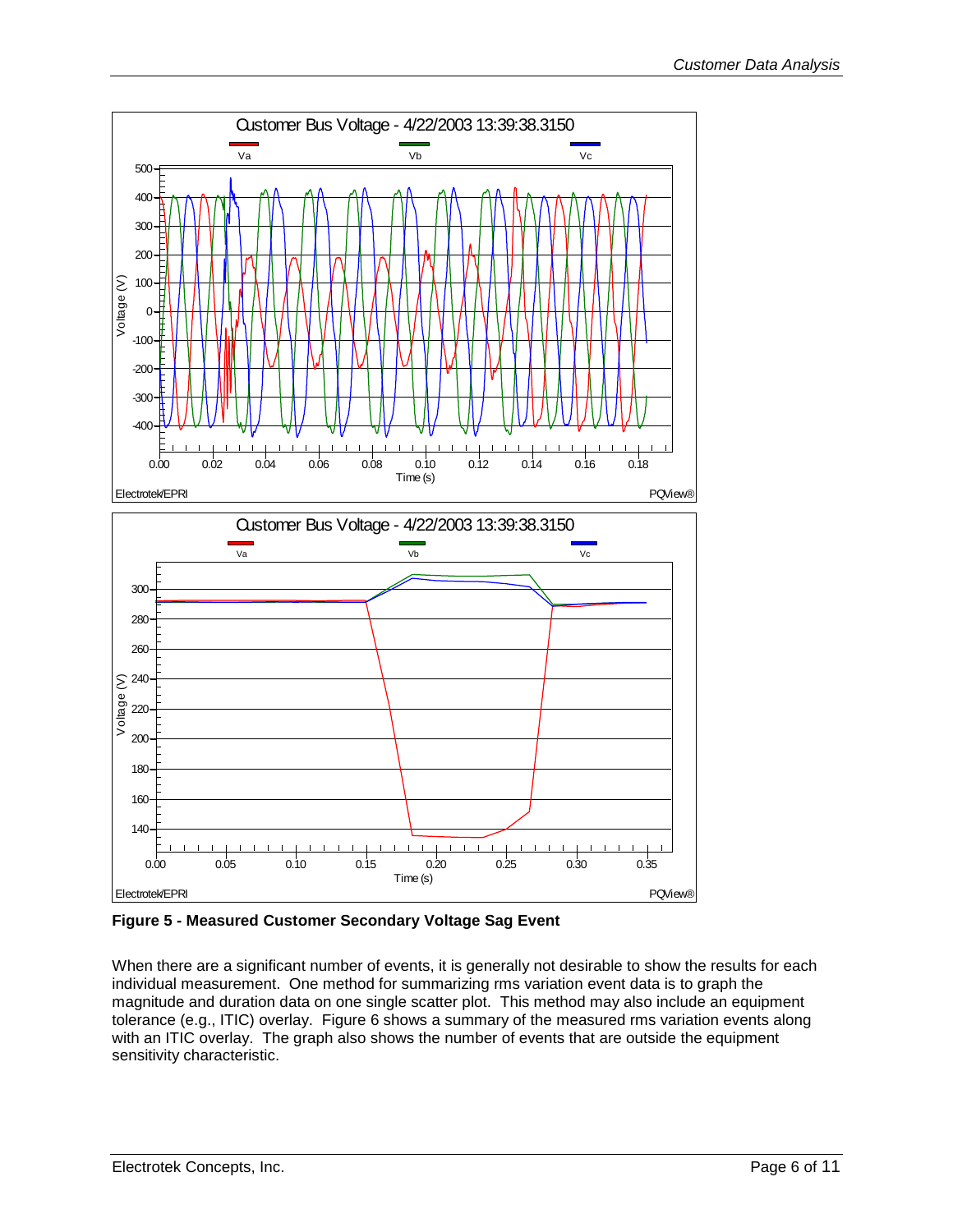

<span id="page-6-0"></span>**Figure 6 - Measured Customer RMS Variation Magnitude Duration Characteristic**

Voltage variation indices may be used to assess the service quality for a customer. One commonly used benchmarking value is known as *SARFI*, which stands for System Average RMS Variation Frequency Index. SARFI represents the average number of specified rms variation measurements that occurred over the assessed period. For example,  $SARFI_{70}$  is a measure of the number of voltage sags that can be expected with a minimum voltage below 70%. Another popular use of SARFI is to define the threshold as a curve. For example, SARFI<sub>CMEBA</sub> would represent the number of rms variation events outside the commonly used CBEMA voltage tolerance envelope. The CBEMA curve was originally developed by the Computer Business Equipment Manufacturers Association. The curve was first published in IEEE Std. 446-1995.

The calculated SARFI values for the twelve-month monitoring period are summarized in [Table 2.](#page-6-1) The  $SARFI<sub>90</sub>$  value of fifty-six can be determined by counting the number of events with a voltage magnitude below 90%. In addition, the SARFI<sub>ITIC</sub> value of twenty-four that is shown in the table corresponds to the data previously shown in [Figure 6.](#page-6-0)

<span id="page-6-1"></span>

| Table 2 - Summary of RMS Voltage Variation SARFI Values |  |
|---------------------------------------------------------|--|
|---------------------------------------------------------|--|

| <b>SARFI-</b><br><b>CBEMA</b> | <b>SARFI-</b><br><b>ITIC</b> | <b>SARFI-</b><br><b>SEMI</b> |    | SARFI-90   SARFI-70   SARFI-50   SARFI-10 |  |
|-------------------------------|------------------------------|------------------------------|----|-------------------------------------------|--|
|                               | 24                           |                              | 56 | 20                                        |  |

The causes of the transients measured during the monitoring period included capacitor bank switching, transformer energizing, single-phase faults, switch failure, recloser operations, and current-limiting fuse operations.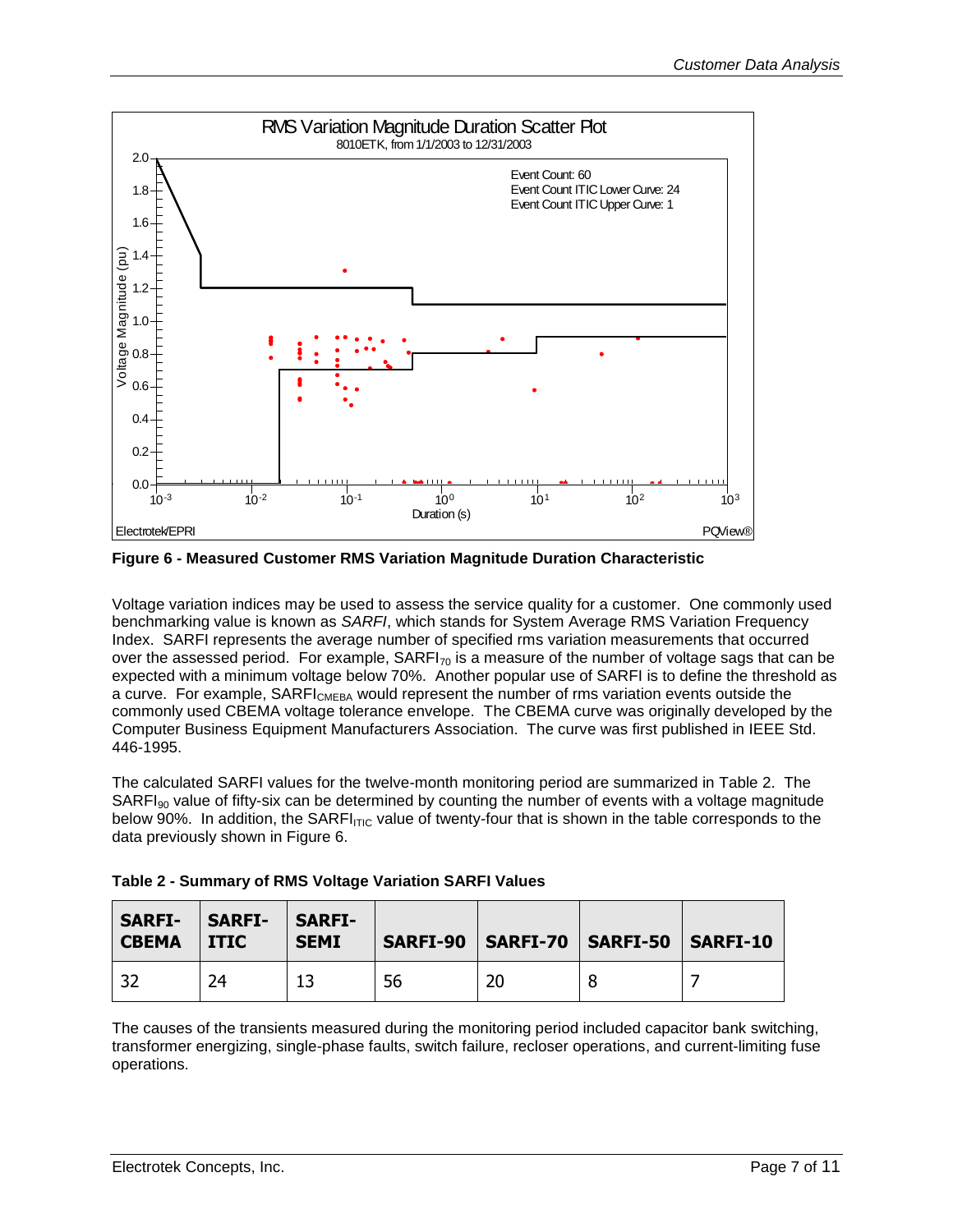[Table 3](#page-7-0) shows a transient event summary listing for several of the representative transients that were measured during the twelve-month monitoring period. There were several thousand oscillatory transients that were captured. The table shows the date-and-time for each event, as well as the peak phase-toneutral voltage magnitude in both volts  $(kV_{pk})$  and per-unit and the event duration in both seconds and cycles.

| <b>Event</b><br><b>Number</b> | <b>Event</b><br><b>Time</b> | <b>Magnitude</b><br>$(kV_{\phi N})$ | <b>Magnitude</b><br>(per-unit) | <b>Duration</b><br>(sec) | <b>Duration</b><br>(cycles) |
|-------------------------------|-----------------------------|-------------------------------------|--------------------------------|--------------------------|-----------------------------|
|                               | 1/31/2003<br>02:34:55.0000  | 0.531                               | 1.355                          | 5.667E-03                | 0.340                       |
|                               | 3/09/2003<br>23:35:31.0000  | 0.538                               | 1.373                          | 7.001E-03                | 0.420                       |
| 3                             | 9/19/2003<br>05:06:45.6250  | 0.591                               | 1.508                          | 8.203E-03                | 0.492                       |

<span id="page-7-0"></span>**Table 3 - Event Listing for Measured Transient Events**

One of the common transient events measured throughout the monitoring period was during energization of the 300 kVAr capacitor bank on the utility distribution feeder. [Figure 7](#page-8-0) shows a representative measured three-phase customer secondary voltage waveform during uncontrolled energization of the pole-mounted 300 kVAr capacitor bank on feeder #1 (Event #3 in [Table 3\)](#page-7-0). The utility capacitor bank was switched on-and-off each day using time clock controls in an attempt to maintain a relatively constant voltage profile. The peak magnitude of the measured transient voltage was 591.1 V (1.51 per-unit) and the principal frequency for the capacitor energizing waveform was approximately 900 Hz. The duration of the transient event was approximately 8.203msec or 0.492 cycles. The capacitor bank was energized using a three-phase oil switch.

Typical voltage magnitude levels for switching distribution capacitor banks range from 1.3 to 1.5 per-unit and typical transient frequencies generally fall in the range from 300 to 1000 Hz. Power quality problems related to utility capacitor bank switching include customer equipment damage or failure, nuisance tripping of adjustable-speed drives or other process equipment, transient voltage surge suppressor failure, and computer network problems.

Utilities switch capacitor banks in-and-out of service routinely to provide voltage support and to improve power factor. One potential disadvantage of capacitor bank switching is the effect that such an operation can have on the topology of the system. Switching capacitor banks into mostly inductive circuits can tune the natural frequency of the circuit closer to harmonic frequencies that might be prevalent on the system. Obviously, this can be a significant problem, possibly resulting in severe voltage and current distortion, increased losses, and overheating of system equipment.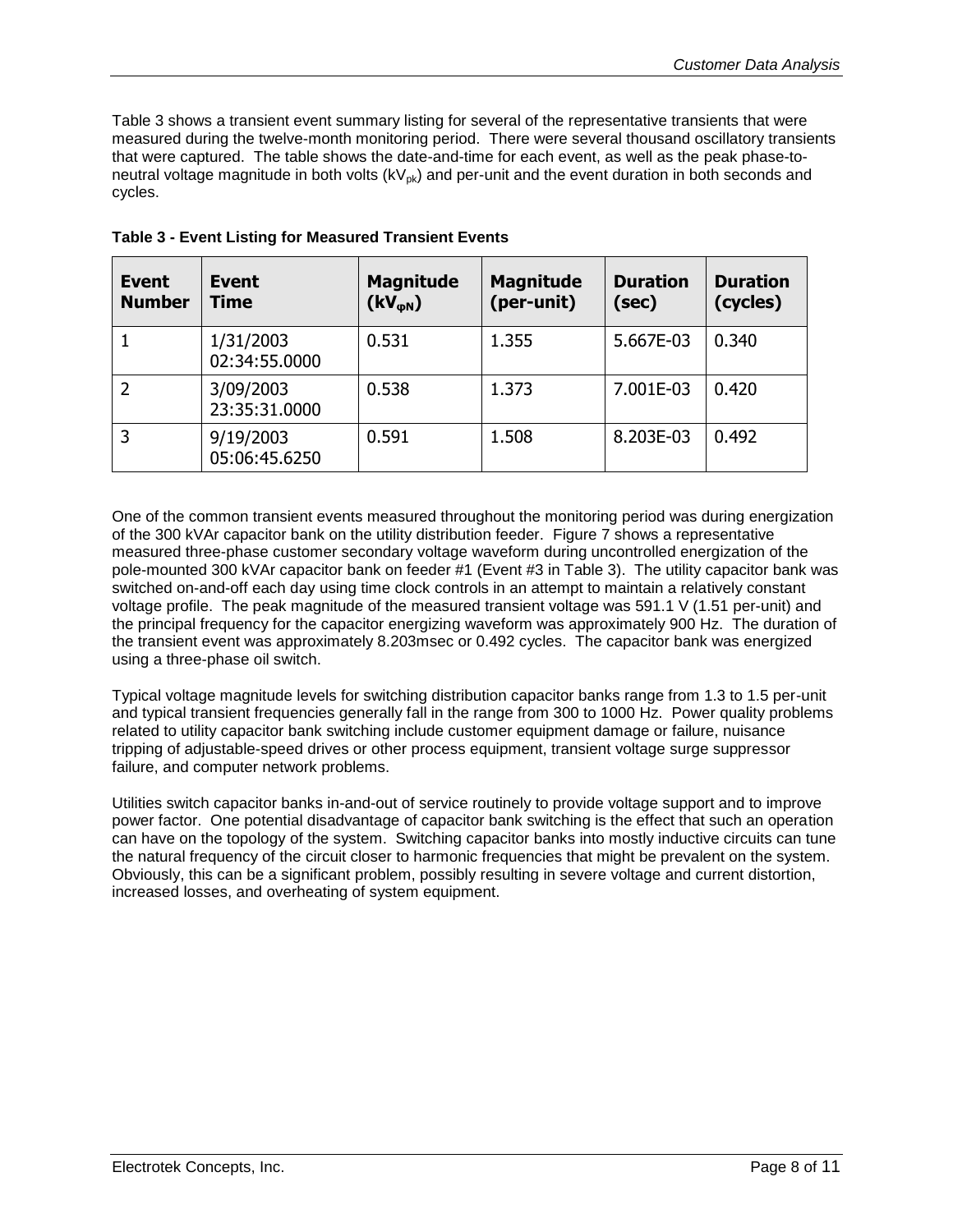

<span id="page-8-0"></span>**Figure 7 - Measured Customer Transient Voltage during Capacitor Bank Switching**

Another relatively common transient event was during a fuse operation on one of the utility distribution feeders. A representative three-phase waveform is shown in [Figure 8.](#page-8-1) The peak magnitude of the measured transient voltage was 593.8 V (1.52 per-unit) and the principal frequency for the transient waveform was approximately 300 Hz.



<span id="page-8-1"></span>**Figure 8 - Measured Customer Transient Voltage during Fuse Operation**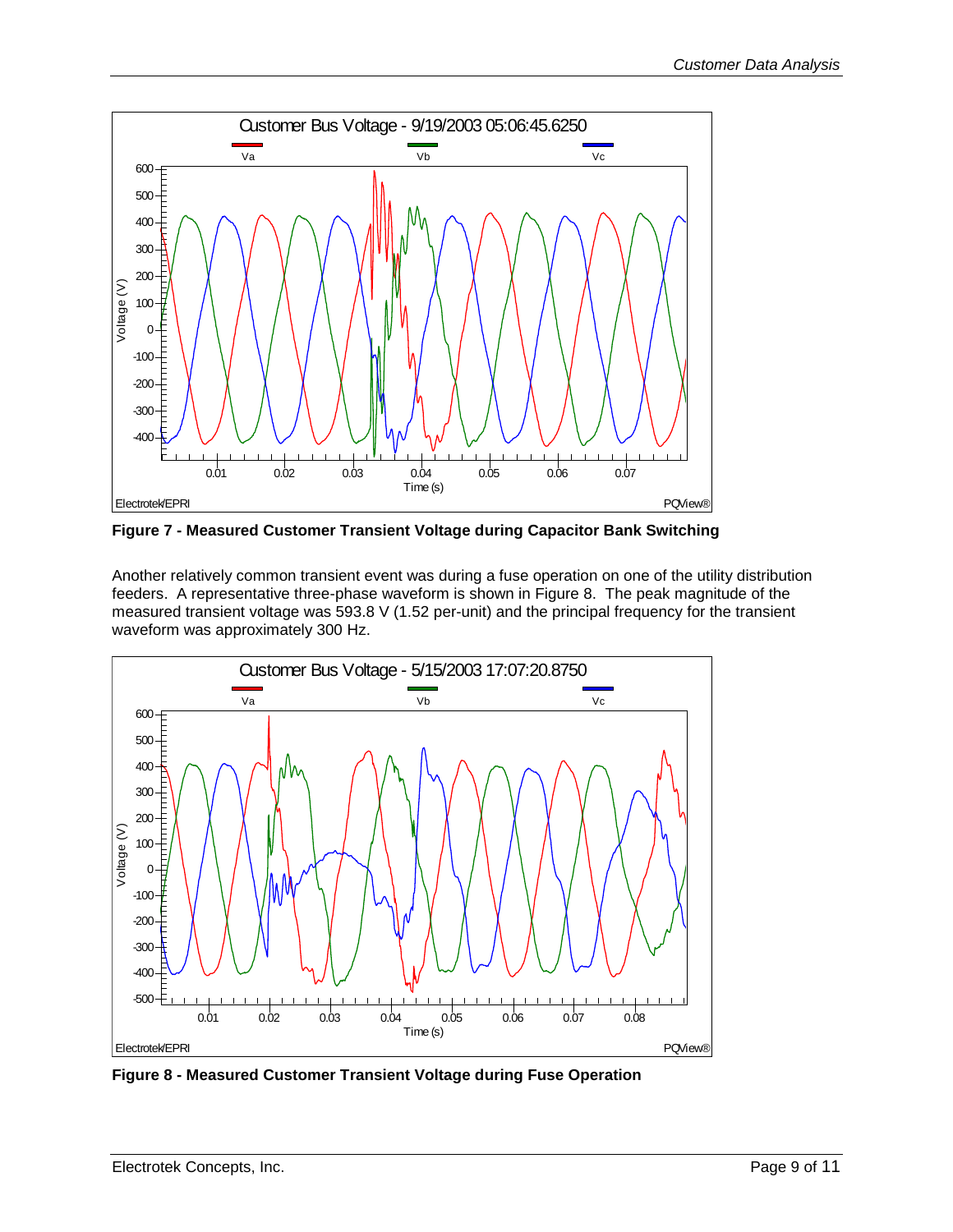[Table 4](#page-9-0) shows a summary of relevant terms and indices related to power quality problems on utility and customer power systems.

| Quantity   | <b>Description</b>                        | <b>Equation</b>                                                 |
|------------|-------------------------------------------|-----------------------------------------------------------------|
| $kVA1\phi$ | Single-Phase Apparent Power               | $\frac{V_{L} * I_{L}}{1000}$                                    |
| $kVA3\phi$ | Three-Phase Apparent Power                | $\frac{\sqrt{3} * V_L * I_L}{1000} = \sqrt{kW^2 + kVAr^2}$      |
| <b>DPF</b> | Displacement Power Factor                 | $\cos\theta = \frac{kW}{kVA}$                                   |
| <b>RMS</b> | Root Mean Square                          | $\sqrt{(V_1^2 + V_2^2 + V_3^2 +  + V_n^2)}$                     |
| <b>THD</b> | Total Harmonic Distortion<br>(in percent) | $\frac{\sqrt{(V_2^2 + V_3^2 + V_4^2 +  + V_n^2)}}{V_1^2}$ * 100 |

<span id="page-9-0"></span>**Table 4 - Power Quality Related Equations and Indices**

## **SUMMARY**

This case study summarized a commercial customer power quality measurement data analysis. The case showed that monitoring may be used to characterize power quality levels on customer power systems. The length of the monitoring period, which was twelve-months for this study, is dependent on the nature of the power quality problem. The analysis included trends and statistical summaries of the rms voltage and the harmonic voltage distortion levels. The results showed that the harmonic voltage distortion levels were below the assumed 5% voltage distortion limit.

The results of the analysis also showed that most of the rms variation events were short duration voltage sags. Constant voltage transformers, coil-lock devices, magnetic synthesizers, and a number of powerelectronic based power conditioners may be used for protection against voltage sag events. Voltage sag protection may be implemented on a single coil or piece of equipment. Correction may also be chosen for large portions of a facility or even for the entire facility.

Mitigation alternatives for reducing harmonic distortion levels include methods for modifying the power system to reduce or eliminate the harmonic resonances that can cause very high current or voltage distortion levels. For example, a passive shunt harmonic filter may be added to the utility or customer system to divert the troublesome harmonic currents off the system and into the filter.

The causes of the transients measured during the monitoring period included capacitor bank switching, single-phase faults, recloser operations, and current-limiting fuse operations. Customer transient mitigation options include power conditioners and TVSSs.